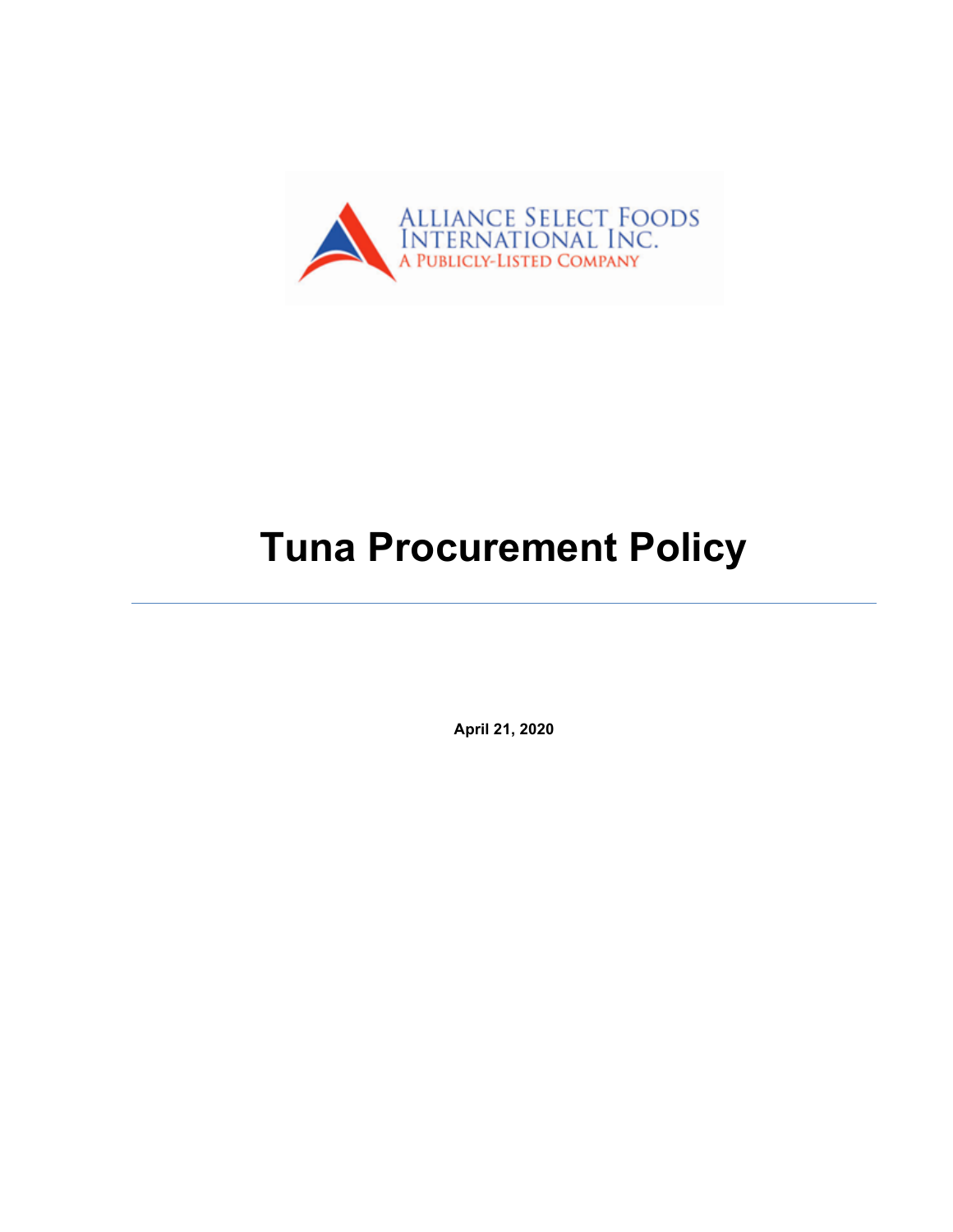

# **TUNA PROCUREMENT POLICIES AND PROCEDURES**

| Policy Code: PROC-03          | Supersedes: PROC-01 issued July 1.<br>2016 | Effective: April 21, 2020     |
|-------------------------------|--------------------------------------------|-------------------------------|
| Written by: MABEL S. BERNARDO | Reviewed by: LISA Y. DEJADINA              | Approved by: RAYMOND H.K. SEE |

# **1. POLICY STATEMENT**

Our goal is to source all of our Tuna stocks only from healthy (not overfished, not listed as threatened on the IUCN Red List, and demonstrating good management quality) and well-managed stocks, from fisheries using the most current best practices in methods, by-catch reduction and environmentally-responsible, socially-responsible, and reasonably-priced for our consumers.

To achieve these goals, we are committed to improve transparency, traceability, sustainability, equity/social responsibility, and compliance. We will support the ISSF's common ground philosophy for Tuna Sustainability (*http://iss-foundation.org/what-wedo/areas-of-focus/tuna-conservation/*). We will make a concerted effort to actively promote the products that meet or exceed the benchmarks set in this procurement policy. We will also work with other stakeholders such as the fishing industry, the community, environmental conservation groups, and the Government to achieve our goals of sourcing sustainable tuna.

## **2. SCOPE**

This policy applies for the procurement of Tuna in the following locations:

- 2.1. ASFII General Santos City, Philippines Canning Plant
	- 2.1.1. Skip Jack Fresh
	- 2.1.2. Skip Jack Frozen
	- 2.1.3. Other Tuna Species (Yellowfin, Bonito, etc.)

#### **3. OBJECTIVE**

To ensure that all Tuna Sourcing activities are conducted properly and follow a stringent guideline as outlined in this policy.

To establish the process and procedures in Tuna Sourcing.

# **4. GENERAL PROVISIONS**

- 4.1. **Gear Type**
	- 4.1.1. *Purse seine*  We will work towards sourcing from fishing vessels that target free-swimming tuna schools or use non-entangling FADs. We support improved management at the RFMO level for FAD use. We will not source from purse seines that conduct transshipment at sea. We support 100% observer coverage and this must be acknowledged by the management.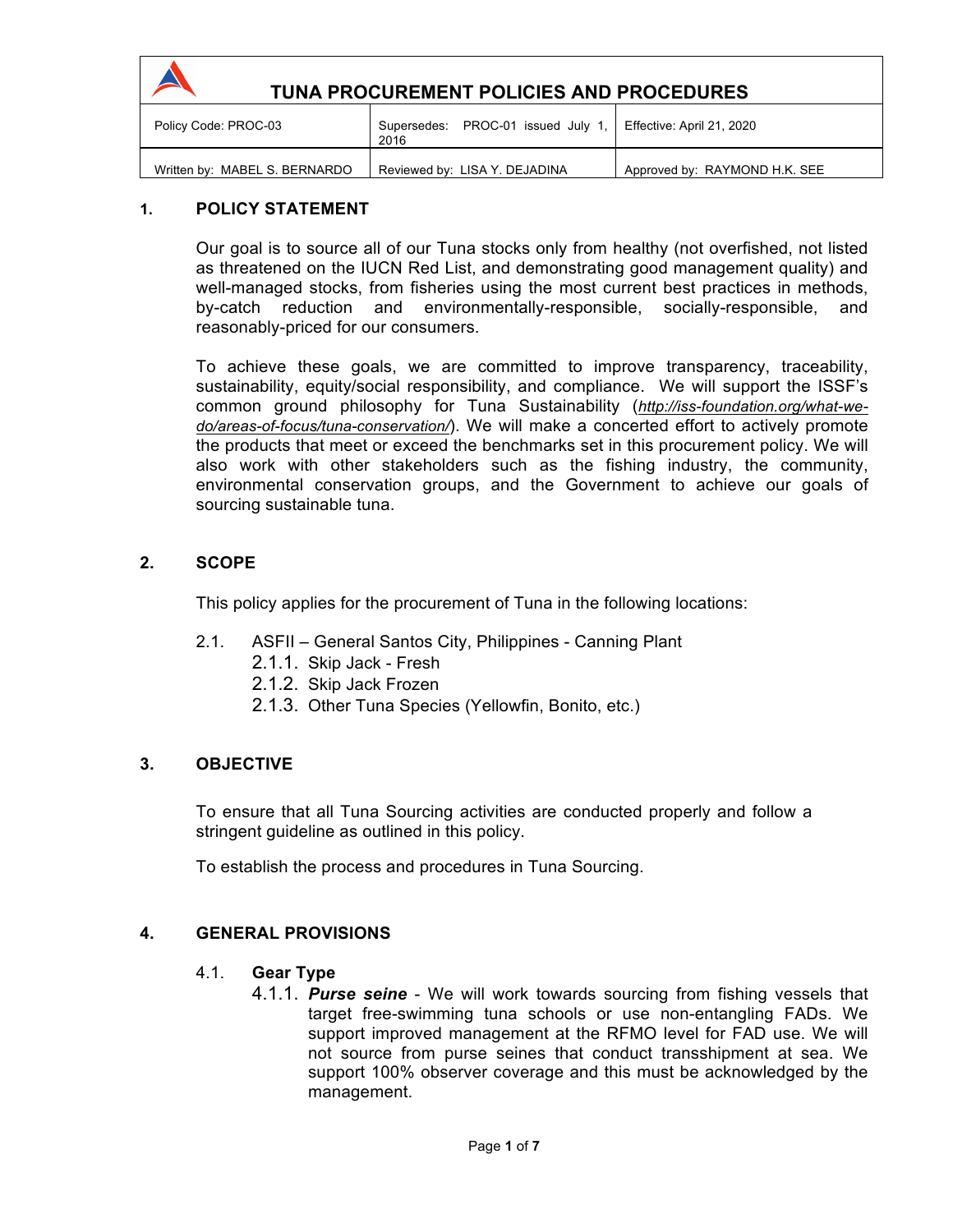| <b>TUNA PROCUREMENT POLICIES AND PROCEDURES</b> |                                            |                               |
|-------------------------------------------------|--------------------------------------------|-------------------------------|
| Policy Code: PROC-03                            | Supersedes: PROC-01 issued July 1,<br>2016 | Effective: April 21, 2020     |
| Written by: MABEL S. BERNARDO                   | Reviewed by: LISA Y. DEJADINA              | Approved by: RAYMOND H.K. SEE |

- 4.1.2. *Pole-and-line* When possible, we support Pole-and-line fisheries as a sustainable option for tuna fisheries. Fisheries supplying bait are identified and undergo public assessment. Pole-and-line fisheries have nominal bycatch. However, the fisheries that supply pole-and-line fisheries with bait can have problematic ecological effects, including bycatch and overexploitation of target baitfish species; therefore, we only support the use of sustainable bait.
- 4.1.3. *FAD (Fish Aggregating Device)* Current research suggests that harvest methods including the use of FADs (natural or artificial floating objects) may result in a much higher bycatch. Bycatch can include sharks, dolphins, juveniles and sea turtles among others. Therefore, we support non-entanglement FAD and FAD-free tuna, and no transshipment at sea w/o observer. We support sourcing as much non-entanglement FAD and FAD-free tuna as possible.

#### 4.2. **Fishery Improvement Projects (FIPs)/Species/Stock status**:

We support and make a concerted effort to purchase from existing and/or help facilitate new FIPs for species of concern including Albacore, Yellowfin, Bigeye and Skipjack tuna whenever possible.

We encourage our suppliers to support and participate in the international initiatives relating to:

- 4.2.1. Contribution to the universal endorsement of the ILO Work in Fishing Convention No. 188 by supporting advocacy efforts for its ratification and full implementation, as well as consider not sourcing from vessels flagged to States which have not ratified such Convention;
- 4.2.2. Adopting The International Maritime Organization's Cape Town Agreement of 2012 supported by their National governments in SEA region.;
- 4.2.3. Disclosure of associated distant water fishing vessels; and
- 4.2.4. Disclosure of crew onboard associated distant water fishing vessels.

#### 4.3. **Observer coverage/ Transparency/Transshipment at sea/ Compliance with fishery closures:**

Our program includes sourcing through fisheries whose fishing practices can be maintained without reducing the species' ability to populate. The fishery must also be protective of the environment and not adversely impact any other species in the marine ecosystem. This includes accidental kill, removing their food sources, or damaging their environment. Product will be traceable back to its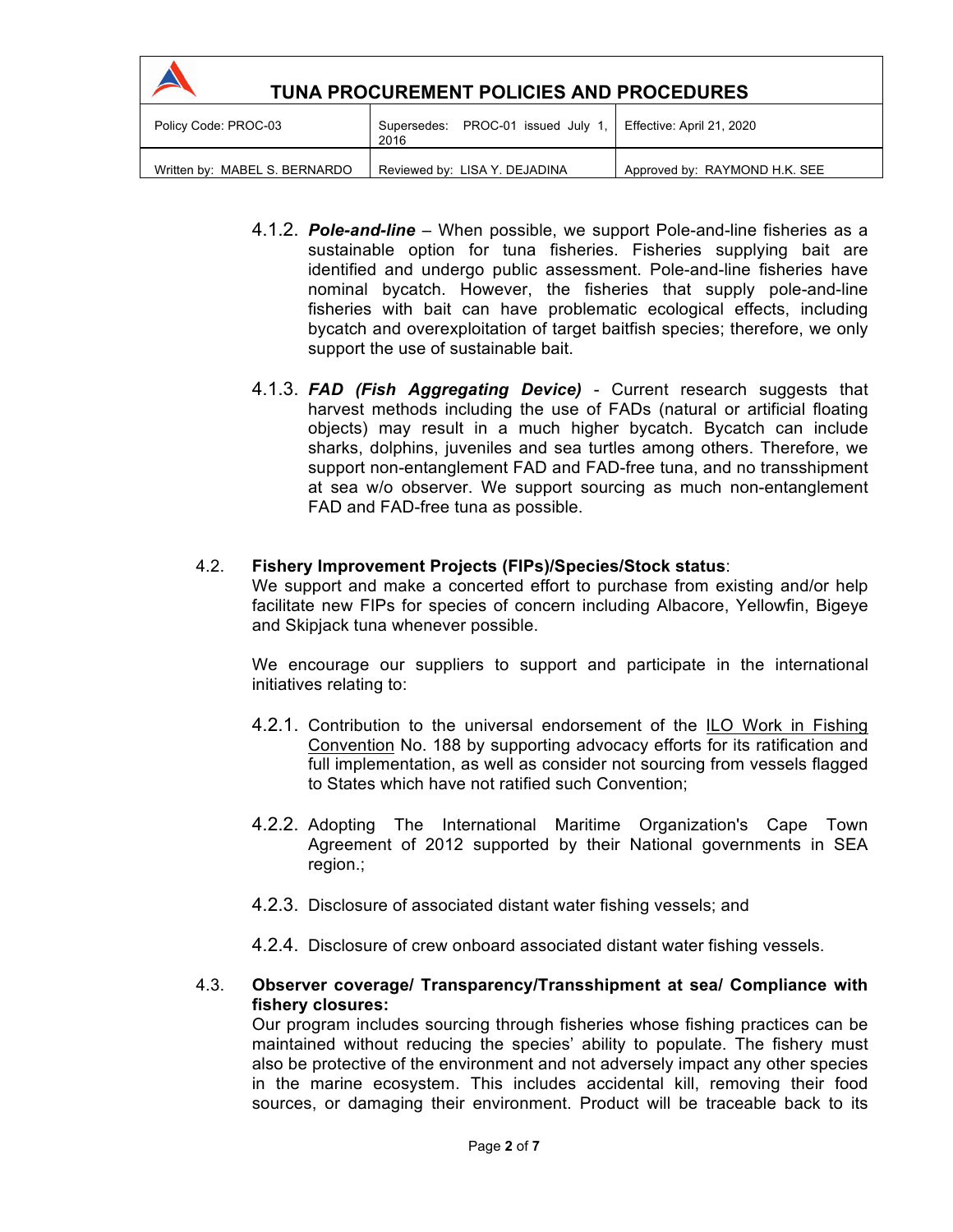| TUNA PROCUREMENT POLICIES AND PROCEDURES |                                              |                               |
|------------------------------------------|----------------------------------------------|-------------------------------|
| Policy Code: PROC-03                     | Supersedes: PROC-01 issued July 1, I<br>2016 | Effective: April 21, 2020     |
| Written by: MABEL S. BERNARDO            | Reviewed by: LISA Y. DEJADINA                | Approved by: RAYMOND H.K. SEE |

origin/fishing area. This includes traceability back to the boat if wild caught, and back to the farm if farm caught. Suppliers must be able to guarantee the fishing method used. We will provide annual staff training which will result in improved consumer education. We will offer transparency to consumers by way of assuring all products are labeled with species' common name, and the country of processing. We support no transshipment at sea, request fishing vessels to be compliant with fishery closures, and vessels operating with observers on board. We request that source fisheries are independently audited for traceability and will conduct third-party audits against the sourcing requirements contained within this policy.

## 4.4. **Supplier/Vessel identification/ Illegal, Unregulated, Unreported (IUU):**

We will require all of our fishing vendors and partners to provide tuna raw materials according to our set policy. We will not tolerate raw materials sourced from fishing vessels/company that have been engaged and known to be practicing IUU. We will source from ISSF participant suppliers, whenever possible. We request all supplying companies to comply with all of ISSF's Conservation and Management Measures and all supplying vessels are registered on ISSF's Pro-Active Vessel Register (PVR) and should be in full compliance with relevant PVR requirements. We will not source from companies that have been listed on the Greenpeace Blacklist, which includes all official RFMO Blacklists.

- 4.4.1. IUU Fishing Vessel List is a list of vessels presumed to have carried out illegal, unreported, and unregulated fishing activities. http://issfoundation.org/2013/06/28/search-an-rfmo-iuu-list/
- 4.4.2. ISSF participant Suppliers: http://iss-foundation.org/about-us/participants/

# 4.5. **Social and Ethical Responsibility:**

We will ensure that our tuna supply chain is socially and ethically responsible. This means ensuring safe and fair working conditions, ensuring equitable fishing agreements, maintaining strict human rights standards for all products sourced, and employing fishing methods that are ethically acceptable within the global standards set by various global organizations and NGOs.

#### **A. Ethical Responsibility:**

- 4.5.1. *Dolphin Safe* We will exclusively purchase and distribute canned tuna products only from suppliers that has a Dolphin Safe corporate policy confirmed and approved by Earth Island Institute's International Monitoring Program (IMP) and/or the European Dolphin Safe Monitoring Organization (EDSMO). (Please see our detailed policy on Dolphin Safe and Shark Finning.)
- 4.5.2. *Shark Finning* We, including our subsidiaries or affiliates worldwide, do not participate in, or profit from, nor connected to companies involved in whaling operations, dolphin drive fisheries, shark fin fisheries; nor the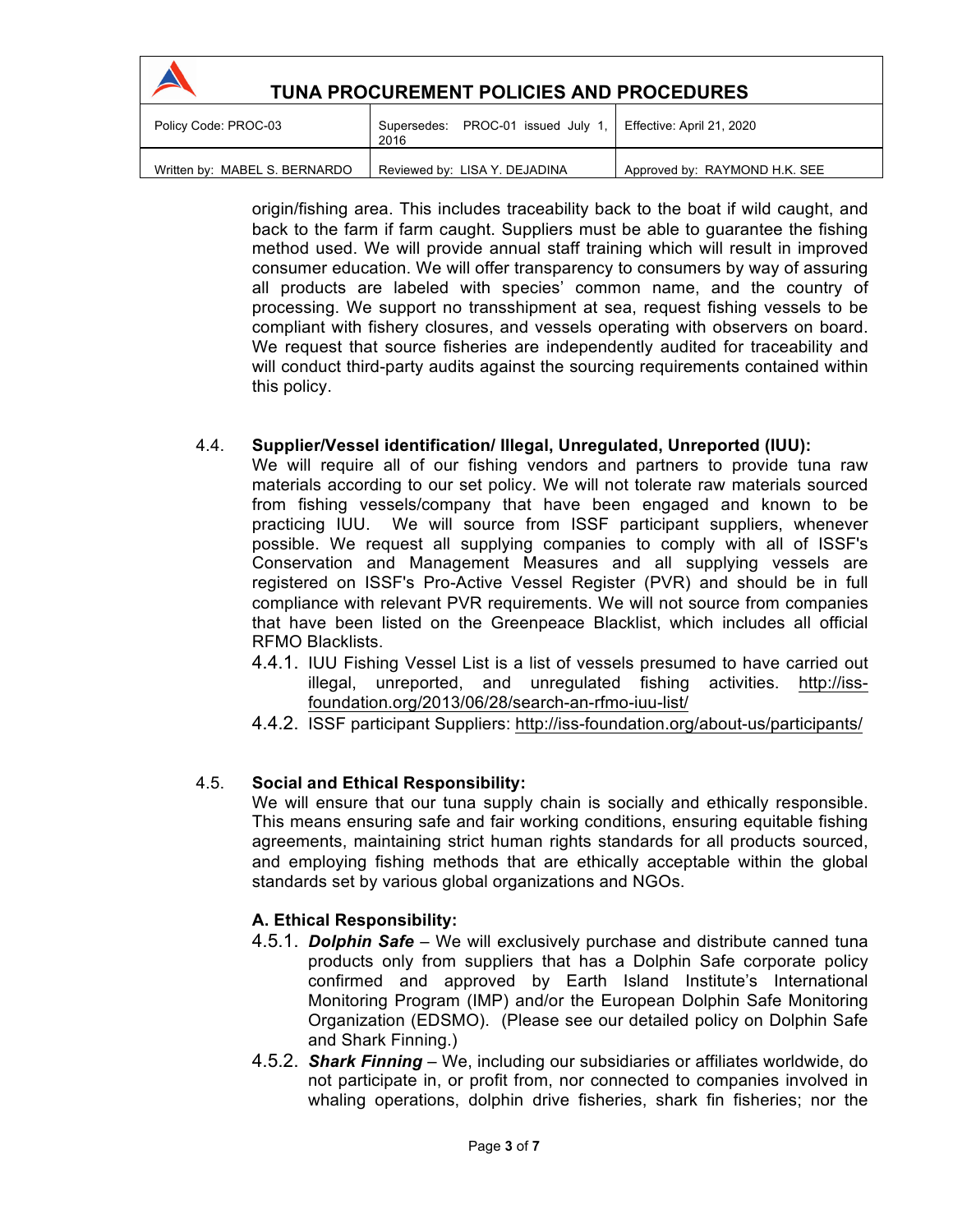| <b>TUNA PROCUREMENT POLICIES AND PROCEDURES</b> |                                            |                               |
|-------------------------------------------------|--------------------------------------------|-------------------------------|
| Policy Code: PROC-03                            | Supersedes: PROC-01 issued July 1,<br>2016 | Effective: April 21, 2020     |
| Written by: MABEL S. BERNARDO                   | Reviewed by: LISA Y. DEJADINA              | Approved by: RAYMOND H.K. SEE |

sale, import, export, brokerage of whale/dolphin meat, sea turtle meat/body parts, or shark fins; nor the processing of marine mammal body parts, sea turtle body parts or shark fins. (Please see our detailed policy on Dolphin Safe and Shark Finning.)

## **B. Social Responsibility:**

- 4.5.3. Slavery at Sea and Decent Working Conditions in Fishing We require all our suppliers to provide a fishing crew manifest for each fishing vessel. We refuse to source tuna from vessels that collect guarantee deposits from its crew.
- 4.5.4. *Fair Labor Practice* ASFII adheres to fair labor practices that assure that the company and its suppliers are socially-accountable and adopt policies and standards that protect and safeguard its workers. ASFII ensures that its suppliers also adhere to its policies and standards, such as:
	- 4.5.4.1. *No Forced or Bonded Labour* ASFII and it suppliers firmly prohibit any form of forced or bonded servitude, trafficked and non-voluntary labour.
	- 4.5.4.2. *No Child Labour* ASFII prohibits hiring any worker below the minimum legal age. ASFII ensures that the suppliers it transacts with do not hire underaged labor and crew for their sea-based fishing work.
	- 4.5.4.3. *Support of International Labour Organization Core Conventions -* ASFII and its suppliers adhere and support the following International Labour Organization Core Conventions for workers; protection against Forced and Child Labor, and promotion of workers' rights:

Forced and Child Labour:

- ILO C29 Convention on Forced Labour, 1930.
- ILO C105 Abolition of Forced Labour Convention, 1957.
- ILO C138 Minimum Age Convention, 1973.
- ILO C182 Worst Forms of Child Labour, 1999.

Promote and Exercise Workers' Right:

- ILO C87 Freedom of Association and Protection of the Right to Organize, 1948.
- ILO C98 Right to Organize and Collective Bargaining, 1949
- ILO C100 Equal Remuneration, 1951.
- ILO C111 Discrimination (Employment and Occupation), 1958.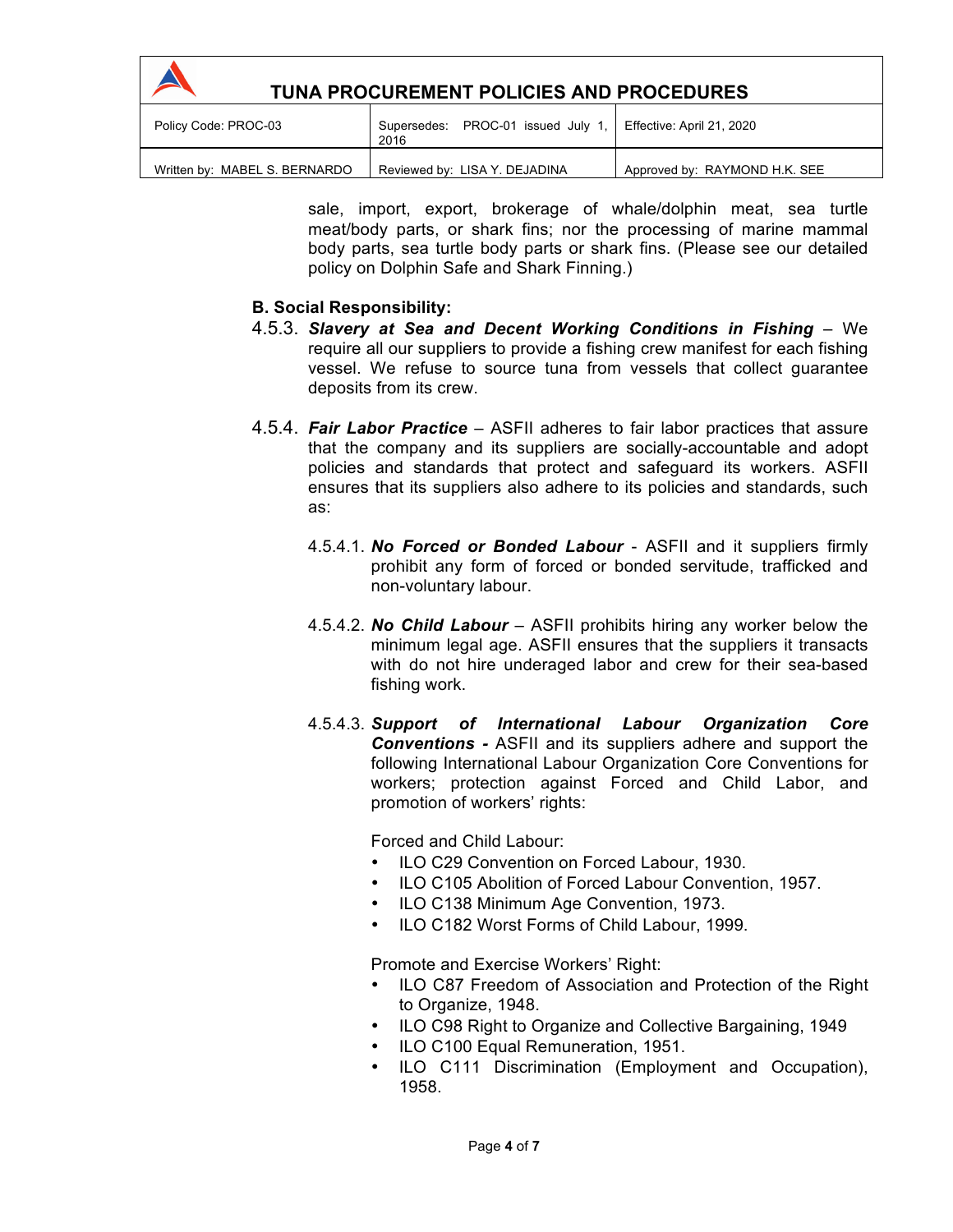| TUNA PROCUREMENT POLICIES AND PROCEDURES |                                            |                               |
|------------------------------------------|--------------------------------------------|-------------------------------|
| Policy Code: PROC-03                     | Supersedes: PROC-01 issued July 1,<br>2016 | Effective: April 21, 2020     |
| Written by: MABEL S. BERNARDO            | Reviewed by: LISA Y. DEJADINA              | Approved by: RAYMOND H.K. SEE |

- 4.5.4.4. *Fair Renumeration* ASFII gives the appropriate salary rates to employees and does not violate against the minimum wage rate required by law. ASFII ensures that the suppliers it contracts with pay their crew at least the minimum wage required by law.
- 4.5.4.5. *No Precarious Employment -* ASFII hires and ensures that its suppliers hire workers on the basis of documented contracts providing for security of tenure and according to the law, which are completely understood by the workers, and contain specific provisions on rights and conditions of work, renumeration, hours of work, and benefits among others.
- 4.5.4.6. *No Discrimination -* ASFII provides equal opportunities and does not discriminate against workers. ASFII employs handicapped workers, and employees from different religious belief and tribes. ASFII ensures that the suppliers it deals with treat their workers and crew equally despite differences in race, nationality, legal status, or religion.
- 4.5.4.7. *Rights of Freedom of Association and Grievance –* ASFII and its suppliers respect the rights of its workers to associate and engage in any form of Grievance to express their workers' Rights. ASFII and its suppliers assure that its respective workers are provided with an operative grievance machinery where they can give grievance without fear of any form of reprisal.
- 4.5.4.8. *Decent Working Hours -* ASFII observes the law regarding prescribed hours of work. ASFII ensures that it deals with suppliers that provide each of their crew adequate amount of resting hours for the protection and safety of the crew.
- 4.5.4.9. *Ethical Business Behavior -* ASFII does not tolerate any acts of corruption, extortion, embezzlement, or bribery. ASFII also prohibits and requires that its suppliers do not to engage in corruption, extortion, embezzlement, or bribery as well. ASFII and its suppliers require strict compliance with the legal requirements of its trade.
- 4.5.4.10. *Occupational Health and Safety –* ASFII and its suppliers ensure a healthy and safe working environment by assessing risk and taking all necessary measures to eliminate or reduce it. ASFII and its suppliers require safe and healthy working conditions with proper lighting, noise reduction, and sanitation, with access to proper medical service, clean food, and drinkable water.